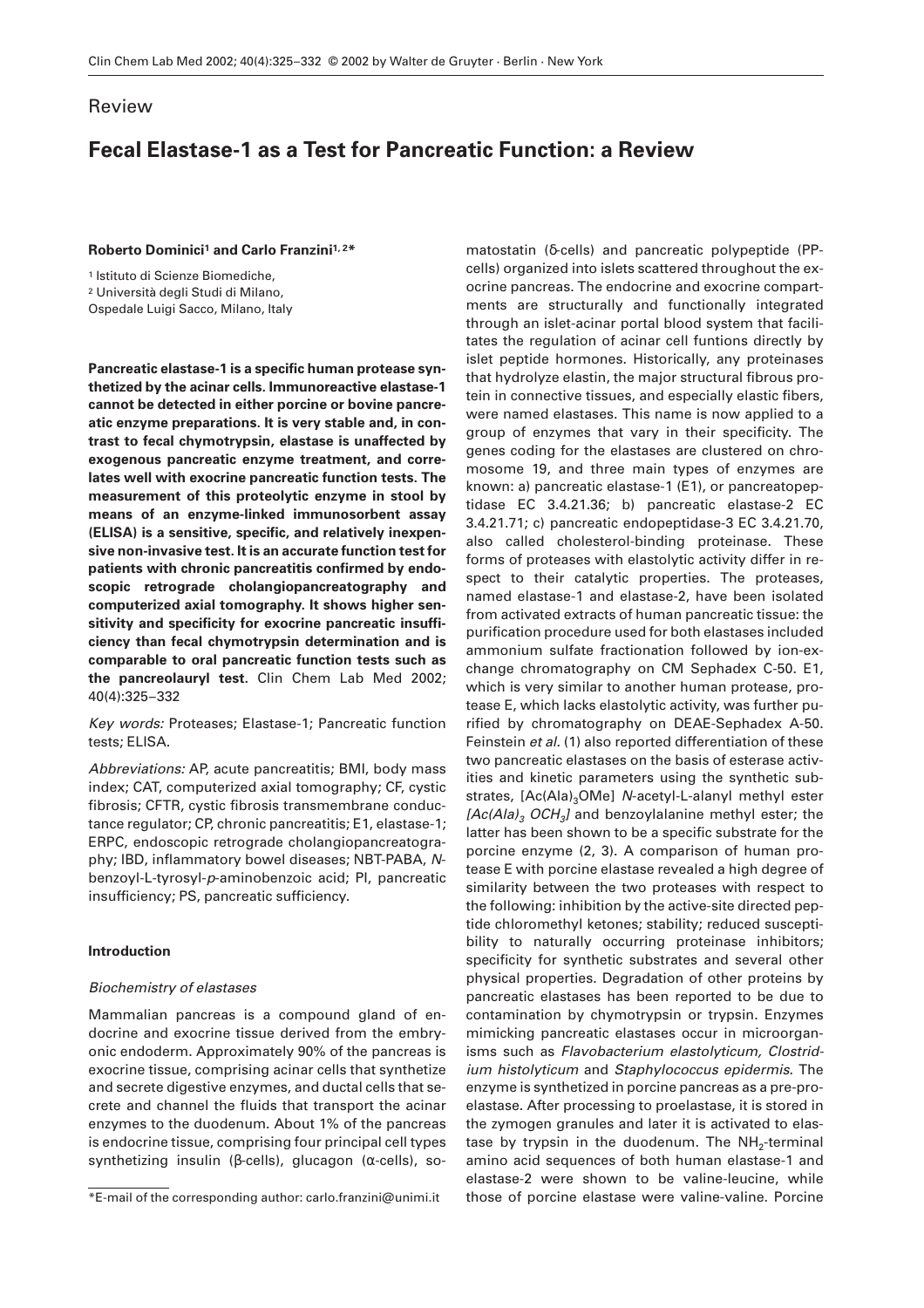elastase is thought to be derived from proelastase by tryptic activation of the proenzyme. Bovine trypsin, chymotrypsin, thrombin and porcine elastase have been shown to possess a similar activation site, and all four enzymes possess N-terminal sequences beginning with two hydrophobic aliphatic amino acid residues. The fact that human elastase-1 and elastase-2 possess two aliphatic residues at their respective Nterminals suggests that they are activated by a mechanism similar to that of the previously studied serine-proteases. Of the plasma proteinase inhibitors, only  $\alpha_1$ -proteinase inhibitor and  $\alpha_2$ -macroglobulin inhibited human elastase-1 or elastase-2 or porcine elastase to an approximately equal extent.

#### **Human Elastase-1**

Human elastase-1 (EC 3.4.21.36) is an anionic protease belonging to the family of serine-proteases, together with digestive enzymes such as chymotrypsin, trypsin and some proteases of the enzyme cascade of blood coagulation and of the complement system; these proteases share more than 40% of homology for the primary and tertiary structure. Pancreatic E1, first described by Balo and Banga in 1950 (4), is a carboxyendopeptidase, which catalyzes hydrolysis of native elastin, with preferential cleavage at Ala-Xaa > Val-Xaa site, but not native collagen and keratin. Cleavage of hemoglobin, casein and fibrin has also been reported. The elastin digestion capability of E1 is a function unique to this enzyme. Because of its unique specificity to degrade elastin, pancreatic elastase has been involved in the pathogenesis of emphysema and atherosclerosis as well as in aging; this protease has also been shown to produce the vascular injury observed in acute pancreatitis (AP). Human E1 is synthetized by the acinar cells of the pancreas along with the other digestive enzymes, and is composed of 240 amino acids, with a molecular weight of about 26 kDa and a special affinity for the carboxyl group (COOH) of alanine, valine and leucine. This acidic endoprotease with properties of sterol-binding protein (5, 6) was described in 1975 by Mallory and Travis (3) as protease E, and further characterized as an elastolytic pancreatic enzyme by Largmann *et al.* (2). Quantitative studies using immunoelectrophoresis have shown that this enzyme, unlike other pancreatic enzymes such as chymotrypsin, is not significantly degraded during intestinal transit where it is mainly bound to bile salts. Its concentration in human feces is about 5- to 6-fold compared with pancreatic-duodenal juice, reflecting exocrine pancreatic function (5–7). The enzyme has been found to be stable in stool samples for up to 1 week at room temperature. Under physiological conditions E1 concentration in pancreatic juice is between 170 and 360 µg/ml, which is about 6% of all secreted pancreatic enzymes. The greatest amount of this enzyme has been isolated from necrobiotic human pancreas and purified by means of ion exchange and gel filtration chromatographic techniques (5). Its concentration was mea-

sured immunochemically by means of quantitative methods such as radial immunodiffusion and rocket immunoelectrophoresis. Using these techniques it was possible to show that elastase-1 and chymotrypsin B as well were not significantly degraded during intestinal passage. Therefore, the amount of concentration of this enzyme in feces with special reference to E1 may represent a good indicator of pancreatic function (5–7).

#### **Elastase-1: Its Role as a Diagnostic Test**

Pancreatic diseases may be classified as inflammatory, neoplastic, traumatic or genetic; inflammatory diseases may be subdivided into acute pancreatitis, relapsing acute pancreatitis, relapsing chronic pancreatitis and chronic pancreatitis (CP) (8–10).

AP is an inflammatory disease of pancreas characterized by abdominal pain and increase of pancreatic enzymes in the blood and urine. The criteria used for diagnosis are:

- 1) Increase > 5-fold in pancreatic enzymes' activity in serum (amylase and lipase);
- 2) Evidence of inflammation by imaging methods (computerized axial tomography (CAT), echotomography) and by laparotomy or autopsy. The incidence of AP is 11–35 per 100,000 per year in the countries where the consumption of alcohol is higher.

The chronic form of pancreatitis is a progressive inflammatory process of pancreas characterized by pain and morphological, irreversible alterations of the function of exocrine and endocrine components of the gland. The criteria used for diagnosis are:

- 1) Pancreatic function tests which indicate reduced exocrine function of pancreas;
- 2) Morphological alterations evidenced by CAT, wirsungraphy or histology (biopsy).

The incidence of CP is relatively low: in the Western countries it is 3.5–4.0 per 100,000 per year, and the mean cause (85–90%) of CP is excessive alcohol consumption. During an acute inflammatory process of the pancreas many enzymes are released into the blood, so that their quantification in serum allows confirmation or exclusion of AP (9–11). On the other hand, the diagnosis of CP is hampered by the absence of easily available histological confirmation and is therefore based on morphological and functional variables.

For diagnosis of pancreatic diseases, pancreatic function tests are needed in order to assess the amount of functional damage. In contrast to the chronic form of the disease, pancreatic function returns to normal after attacks of acute or relapsing acute pancreatitis (11). Therefore, pancreatic function tests are necessary to differentiate between acute and chronic presentation of the disease (10, 11). In the course of the last decades a variety of exocrine pancreatic function tests have been developed. Such tests are described in an exhaustive review (12), which classifies them into different categories. The tests mentioned there have been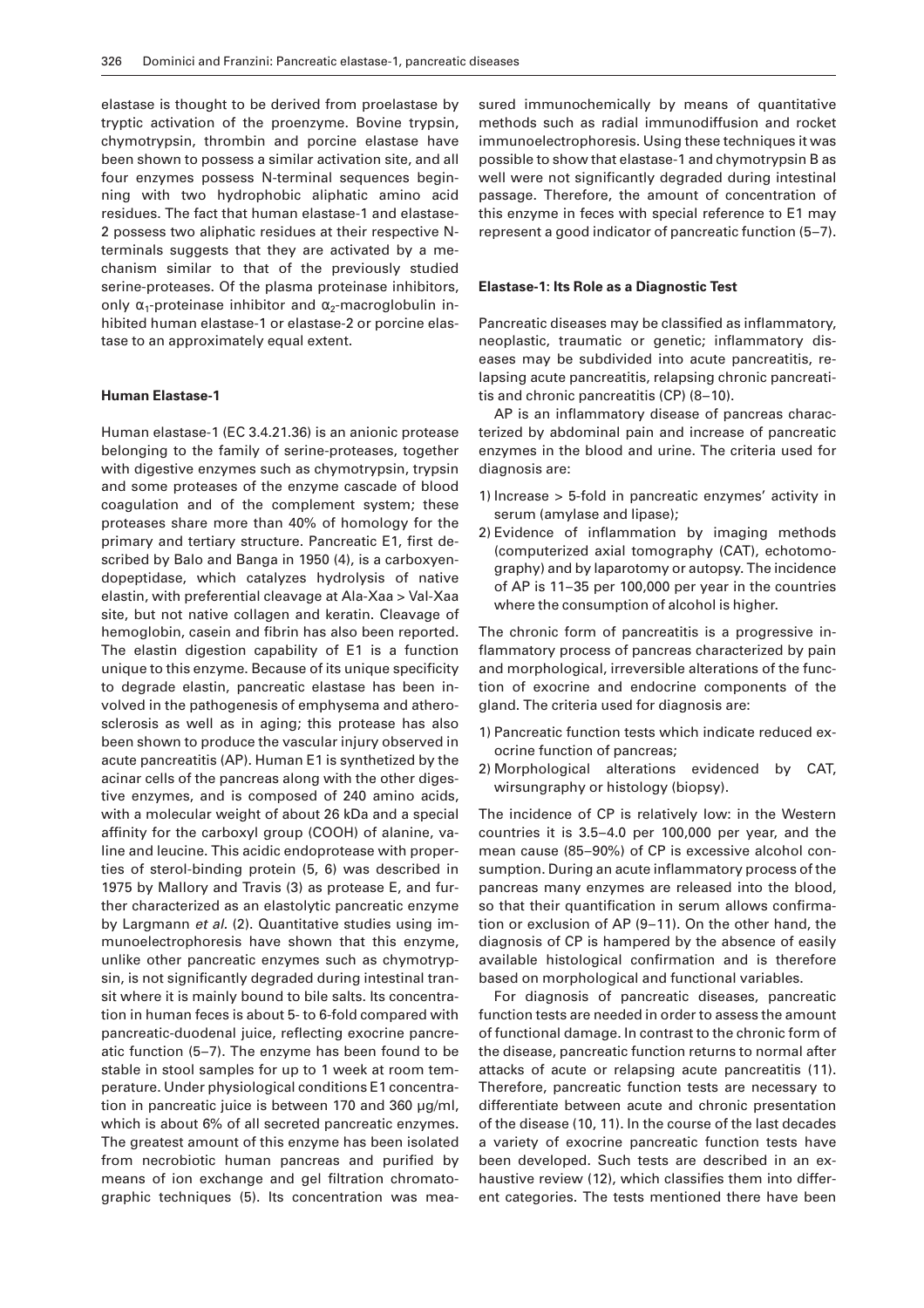used for many years. The different test categories mentioned in the review (12) are:

- 1. Direct tests, in which the flow rate, bicarbonate and enzyme secretion are measured in duodenal or pure pancreatic juice after exogenous hormonal stimulation of the pancreas (secretin-pancreozymin and secretin-coerulein tests).
- 2. Indirect tests, which make use of nutrients for endogenous stimulation of pancreatic enzyme secretion; they are subdivided into tests requiring duodenal intubation (Lundh test, small intestinal infusions), and tubeless tests (*N*-benzoyl-L-tyrosyl*p*-aminobenzoic acid (NBT-PABA) test, pancreolauryl test).
- 3. Fecal tests, which include microscopic examination of stools and estimation of fecal trypsin, chymotrypsin, fat and nitrogen content.
- 4. Serum enzyme or isoenzyme estimation, with or without previous hormonal stimulation (12).

Exocrine pancreatic functions include the hydrokinetic function of duct cells and the ecbolic function of acinar cells. Both of these are best estimated with the secretin-pancreozymin test and secretin-coerulein test, which have been considered the gold standard in the evaluation of pancreatic function. Direct pancreatic function tests such as the secretin-pancreozymin or secretin-coerulein tests have the highest sensitivity and specificity for the detection of exocrine pancreatic insufficiency and remain the "gold standard" for testing the pancreatic function. Direct function tests have various, practical disadvantages: they are time-consuming, invasive, expensive, uncomfortable, not standardized, and require fluoroscopic tube placement. Therefore, they are unsuitable for routine application and are confined to a few academic centers. In the last few years, several simple indirect pancreatic function tests suitable for clinical practice have been suggested, such as the fluorescent dilaurate test (pancreolauryl test), NBT-PABA or bentiromide test, fecal chymotrypsin determination, or different breath tests. In the pancreolauryl test, the fluorescein dilaurate, a synthetic ester poorly soluble in water, is hydrolyzed by specific arylesterases from pancreatic juice to lauric acid and free water-soluble fluorescein (12). This is readily absorbed in the small intestine, partly coniugated in the liver, and excreted in the urine. The test procedure is standardized: on the first day the test capsules are given orally during a standard breakfast. The urine is collected for 10 hours. To evaluate individual absorption, conjugation and excretion, the test is repeated on the third day using a control capsule which contains free fluorescein only. The recovery rate on both days is expressed as a ratio and taken as an index of pancreatic function (12). However, these tools proved to have limited sensitivity in mild and moderate exocrine pancreatic insufficiency and are interfered with by some drugs, diarrhoea, pH variations and gastrointestinal surgery, which lower their specificity.

Simple, less invasive and indirect methods such as

fecal chymotrypsin activity, pancreolauryl test, and fecal fat content determinations, are less frequently used in daily practice. For example, the PABA/bentiromide test which is based on the specific hydrolysis of a synthetic tripeptide (NBT-PABA) by chymotrypsin in the duodenum is essentially an indirect test of chymotrypsin secretion and is no longer available in most European countries.

Recently, in attempt to identify a simple but yet sensitive and specific test for exocrine pancreatic function, determination of the fecal concentration of pancreatic E1 with an ELISA method has been introduced, and attention has been focused on the possibilities offered by the measurement of E1 in feces (13).

Recently published studies comparing fecal E1 with the fluorescein dilaurate test and fecal chymotrypsin activity in patients with CP showed a comparable sensitivity of fecal E1 with that of the fluorescein dilaurate test, whereas determination of fecal chymotrypsin activity was less sensitive. A study published by Loser *et al.* (13) based on a group of patients with various well defined degrees of exocrine pancreatic insufficiency as measured by the secretin-coerulein test, together with other observations by various investigators, showed that: a) fecal E1 determination with a cut-off <200 µg/g of stool is highly sensitive (93%) and specific (93%) for the detection of exocrine pancreatic insufficiency; b) in accordance with the results of the secretin-coerulein test and fecal fat excretion (13), fecal E1 determination exhibited a very good sensitivity for moderate and severe insufficiency (100%), while its sensitivity for mild exocrine insufficiency appeared to be limited (63%); c) overall sensitivity of fecal E1 (93%) is much higher than that of fecal chymotrypsin (64%); d) E1 shows an excretion pattern similar to that of the other pancreatic enzymes, and its concentration is significantly correlated with duodenal enzyme and volume output; e) the analysis of measaurement of fecal E1 proved to be a practical clinical method with low individual day-today variability (14, 15), and the enzyme showing excellent stability under various storage conditions. Decreased concentration of fecal E1, up to <100 µg/g is found in mild and moderate as well as in severe exocrine pancreatic insufficiency and therefore is not characteristic only for severe cases. On the other hand, sensitivity in mild cases is limited, with a cut-off <200 µg/g, as three out of eight patients reported in the study by Loser *et al.* had E1 concentrations above this value (13). Nevertheless, a sensitivity of 63% in mild cases is much higher compared with other indirect pancreatic function tests available. In a well documented meta-analysis, overall sensitivity for mild and moderate CP assessed by the secretin-coerulein test was: for fluorescein dilaurate test 39%, for NBT-PABA test 46% and for fecal chymotrypsin determination 49%, whereas sensitivities for severe cases were 79%, 71% and 85%, respectively. Different results were presented by Amann *et al.* who found normal concentration (>200 µg/g) of fecal E1 in four out of seven patients with mild to moderate exocrine pancreatic insufficiency (16). This low sensitivity could be due to the dif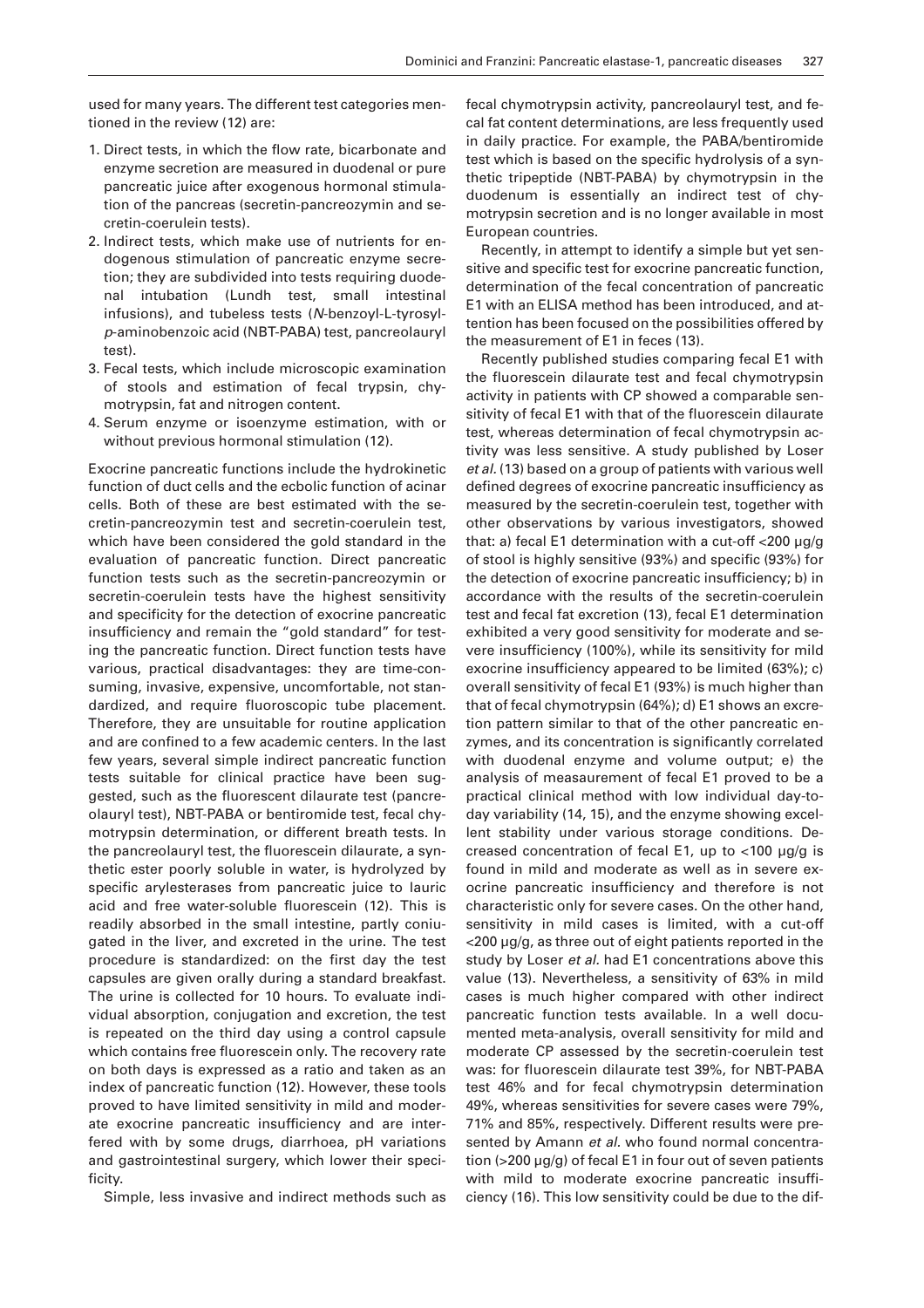ferent subclassification criteria used in this study. In fact, Amann subclassified his patients according to a combined parameter score with morphological (calcifications, endoscopic retrograde cholangiopancreatography (ERPC), surgery) and functional (secretin test) criteria, whereas in the study by Loser *et al.* subclassification was performed only according to functional criteria, altough morphological criteria had to be included to confirm the diagnosis (14–18). Evaluation of a novel function test should be based, in principle, on the comparison with a gold standard. Significant correlations were found between fecal as well as duodenal E1 concentrations, and duodenal lipase, α-amylase, trypsin, volume and bicarbonate; this shows that secretion patterns of E1 are similar to those of other pancreatic enzymes (17–20). Furthermore, fecal E1 was highly correlated with duodenal E1 concentrations, confirming clearly the suggestions of other investigators that measurement of fecal E1 is representative of pancreatic E1 secretion (21, 22). Some practical aspects should be mentioned here. Determination of fecal E1 concentration does not require analysis of different stool samples, as a single analysis of a 100 mg stool sample proved to be sufficient and should be repeated only in uncertain cases with fecal E1 concentrations of approximately 200 µg/g of stool. Furthermore, fecal E1 was found to be very stable over a storage period of 1 week, even at room temperature, making easy the handling and mailing of small stool samples. E1 is measured in stool by an ELISA method, utilizing two monoclonal antibodies against human pancreatic E1, which bind to two different epitopes of the enzyme. This means that the determination is not affected by simultaneous oral enzyme replacement therapy with pancreatin of animal origin, in contrast to fecal chymotrypsin determination. Moreover, the test is not affected by previous gastrointestinal surgery, gastric dysmotility or mucosal diseases of the small intestine (23–26). As mentioned, fecal E1 is measured immunochemically by ELISA technique in the microplate sandwich format. Most of the available data described here have been obtained using commercially available reagent kits (7). Results are reported as micrograms/per gram (µg/g) of stool. The intraassay and interassay imprecision values (as CV%) are in the 3.3–6.3% and 4.1–12.2% interval, respectively (7, 13, 29, 33, 41, 44, 47). Limits of analytical sensitivity are not well defined, but a detection limit of 15 µg/g (corresponding to 1/ 7 of the lower limit of the reference range is generally reported. The time required is strongly dependent on available instrumentation. The duration of the preanalytical preparation of a series of about 20 samples is 30 minutes; printed results are available in  $2\frac{1}{2}$  hours. The net cost of the reagent kit, in microplate format, is less than 10 Euro per patient, including the calibrators and quality control.

In a recent study in more than 500 obese patients (body mass index; BMI 35) at high risk of developing biliary microlithiasis, a decreased level of stool E1 (<200 µg/g) in almost 20% of the patients was observed; almost 10% had levels <100 µg/g, *i.e.* levels

frequently associated with grade II or III CP (data presented at Chronic Pancreatitis 2000 – Novel Concepts in Biology and Therapy; Berne, Switzerland). Similar results have been obtained in a study on patients with gallstones where 31% had reduced fecal E1 levels. Recently, the measurement of fecal elastase was also used as an indirect marker of damage of duodenumjejunum in a group of 56 children aged 4 months–14 years affected by acute enteritis (27). In this study the results indicated a severe or moderate pancreatic insufficiency in 13 patients out of 56 (23%), and lower E1 levels were present in 17 out 56 (30%) individuals. Statistical analysis showed a significant difference between the enteritis group and the control group  $(p<0.01)$ .

Probably the impairment of elastase secretion was related to the reduced bowel cholecystokinin-pancreozymin secretion.

#### **Elastase-1 and Cystic Fibrosis**

Cystic fibrosis (CF) is a common, life-shortening, autosomal recessive disorder caused by mutations in the cystic fibrosis transmembrane conductance regulator (CFTR) located on the long arm of chromosome 7 (7q). Exocrine pancreatic insufficiency (PI) develops in 85% of CF patients and is a major clinical manifestation of the disease; it is caused by the obstruction of the small ducts by viscous secretions leading to necrosis of acinar and ductal cells and to eventual fibrosis of the pancreatic lobules. More than 90 different CFTR mutations have been described, and specific mutations have been shown to correlate closely with disease severity, including PI (28–32). Recognition of PI is important for proper diagnosis and management (28, 29). The loss of exocrine pancreatic function leads to maldigestion and malabsorption. Classical tests for the exocrine pancreatic function in children with CF are difficult to perform and lack reliability; therefore the availability of an immunoassay to measure human E1 in stool is helpful. In a pilot study published by Wallis *et al.* (30) on stool obtained from 30 children with CF (aged 1 day to 16 years), three neonates with CF had serial testing performed during the first 3 weeks of life. Patients were selected to include those with a broad range of CFTR mutations and enzyme requirements. CF is a heterogeneous disorder and the rare milder mutations associated with pancreatic sufficiency (PS) are not necessarily detected by E1 testing. Stool from 10 non-cystic fibrosis children were included as controls. In this study, all the normal children had elastase levels within the normal range, and the majority of CF patients (87%) had no detectable elastase. In another study Gullo *et al.* (31) have shown that the enzyme is present in the meconium, and that its concentration increases rapidly after birth reaching values above 500 µg/g within the first month; after this rapid initial increase there is only a slight further age-dependent increase. In the same study most of the children with CF (20/22) had extremely low concentrations of E1 (less than 20 µg/g), re-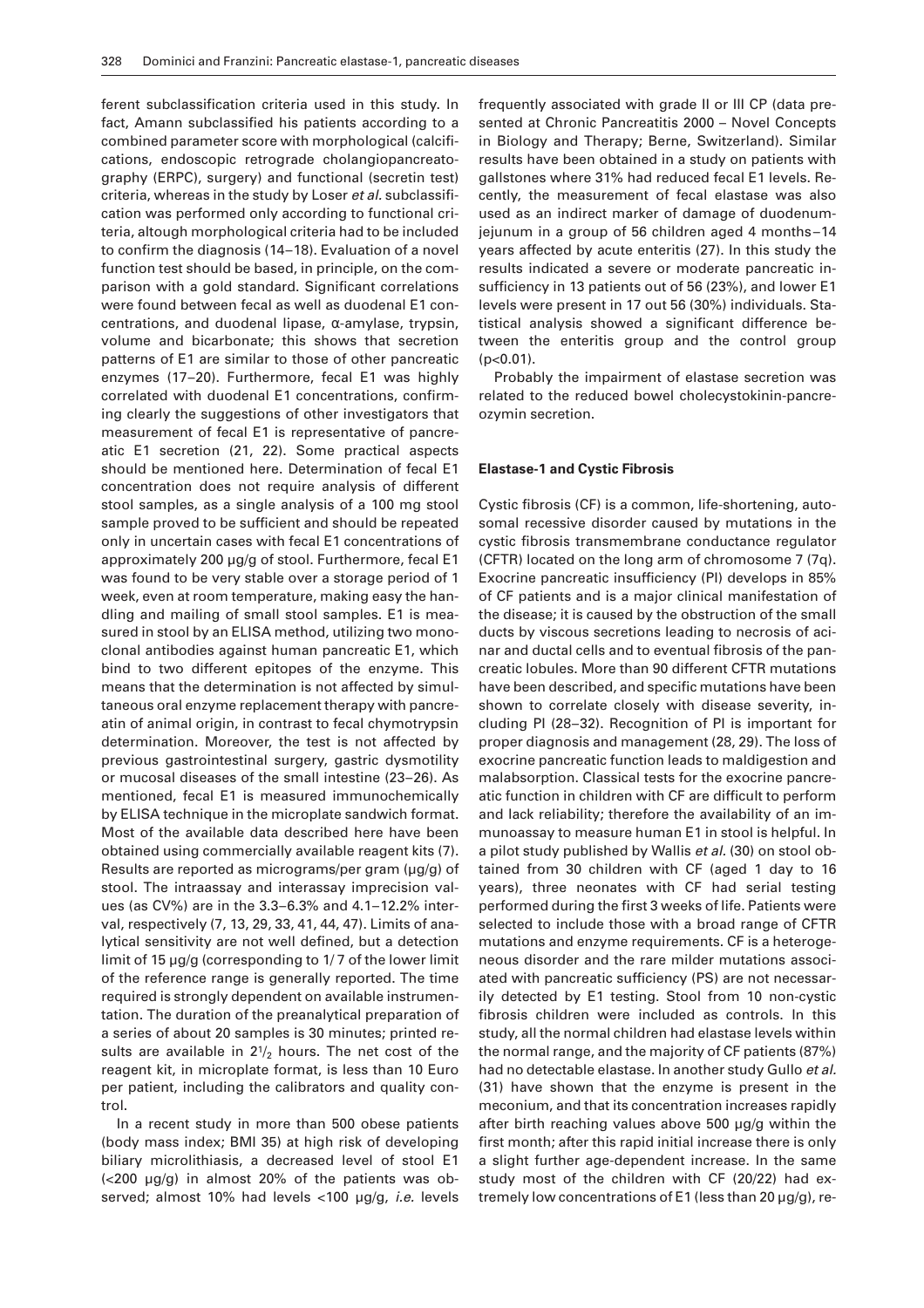flecting a severe pancreatic insufficiency as indicated by the presence of macroscopic steatorrhea prior to enzyme supplementation in all patients, and confirming a very high sensitivity of the test. When fecal E1 measurement is used to assess pancreatic function in neonates, the age-dependent behavior of the enzyme must be considered. In a appropriate study, measurement of fecal E1 in a group of 16 human preterm infants, of whom seven were classified as small-for-gestational-age and nine appropriate-for-gestational-age, was performed in order to study the development of the pancreatic secretory capacity in the first weeks of life, compared to 11 full-term infants as controls. The conclusions of this study were that preterm infants in the small-for-gestational-age group initially have insufficient pancreatic exocrine secretion, which normalizes within 2–4 weeks. The behavior of fecal chymotrypsin activity, also measured by means of a colorimetric assay, was similar. Regarding specificity, it is important to report that all 23 children with non-pancreatic digestive disorders who participated in the study as controls, had normal fecal E1 values, indicating excellent specificity of the enzyme determination for pancreatic insufficiency. In contrast, two of the above mentioned 23 children had decreased fecal chymotrypsin activity, suggesting that the determination of this enzyme may be influenced by extrapancreatic factors which do not affect the elastase assay. In a study by Deffert *et al.* (32), fecal E1 concentration was measured in order to screen a large CF population and establish a correlation between CFTR mutations and pancreatic phenotype (genotype-phenotype at the CFTR locus). These authors studied 75 CF patients: 56 with PI and 19 without; pancreatic status was evaluated on the basis of clinical criteria and/or presence of steatorrhea, the mean E1 concentrations were in PI and PS: 50 and 649 µg/g, respectively (p<0.001). For patients with normal E1 concentrations, CFTR allele distribution was in agreement with that of previous studies using pancreatic stimulation tests. (33–38).

#### **Elastase-1 and other Diseases**

## *Elastase-1 and HIV infection*

In the last few years the mesurement of fecal E1 has been performed for the evaluation of pancreatic dysfunction and its association with fat malabsorption in patients infected with immunodeficiency virus (HIV). Intestinal malabsorption of nutrients has been reported (39–41) in symptomatic HIV infection both in adults and in children. In a cohort of 47 children with HIV infection without apparent pancreatic disease, pancreatic function was evaluated by measuring E1 concentration and chymotrypsin activity in stool and compared to 45 age-and sex-matched healthy controls. Intestinal function was evaluated by measuring fat and protein loss using the steatocrit method and measuring fecal  $\alpha_1$ -antitrypsin concentration. Thirty patients had abnormal pancretic function tests, of them seven

had an isolated deficiency of E1, three had a chymotrypsin deficiency and four had fecal deficiencies in both enzymes. Low fecal pancreatic enzymes were not associated with symptoms; 12 children had steatorrhoea and four had increased  $\alpha_1$ -antitrypsin. A significant correlation was found between steatorrhoea and reduced fecal pancreatic enzymes, and a negative correlation was observed between E1 concentration and steatocrit. Similar results were obtained in a group of 35 HIV-infected adult patients (41).

# *Elastase-1 in celiac disease and inflammatory bowel disease*

Exocrine pancreatic function was studied in relation to nutrient malabsorption occurring in celiac disease which is attributed mainly to impaired morphology and absorptive function of damaged intestinal mucosa (42–44). In this study enzyme values obtained from celiac disease patients with normal mucosa were significantly higher than those obtained from patients with villous atrophy (p<0. 001) and comparable to those obtained from the control group. The results of the study showed that exocrine pancreatic function was abnormal in celiac disease when mucosal atrophy was present. Furthermore, exocrine pancreatic function parameters were associated with the changes of intestinal mucosal morphology in three consecutive phases of the disease. Last but not least, attention has been focused, by some investigators, on the relationship between exocrine pancreatic function and inflammatory bowel disease (IBD: Crohn's disease and ulcerative colitis) in order to assess the clinical and morphological features of so-called idiopathic pancreatitis associated with IBD and to define its physiophatological characteristics (45, 46). Pancreatitis is considered a rare extraintestinal manifestation of IBD; the pancreatic function in these patients was assessed either with secretin-coerulein test, Lundh meal test, or by the presence of steatorrhoea, together with imaging methodology (ERCP, ultrasonography). Present studies are in course with the assessment of the exocrine pancreatic function in IBD patients by measuring the fecal E1 concentrations.

## *Elastase-1 and diabetes mellitus*

Some studies from the 1970s deal with the endocrineexocrine axis, which describes the interactions between islet cells and exocrine pancreas. A relationship was discovered between these; when the islet cells produced less insulin, the exocrine cells were stimulated to a lesser extent. This is the reason why diabetic patients, even those without CP, may have pancreatic secretory insufficiency; patients with CP gradually develop diabetes mellitus as a result of alterations in the exocrine tissue; the endocrine compartment begins to be affected at some stages of disease. Several large prevalence studies in Germany, the UK and Canada showed reduced elastase levels in diabetic populations. A high prevalence of pathological changes in the exocrine function in type 1 and type 2 diabetes mellitus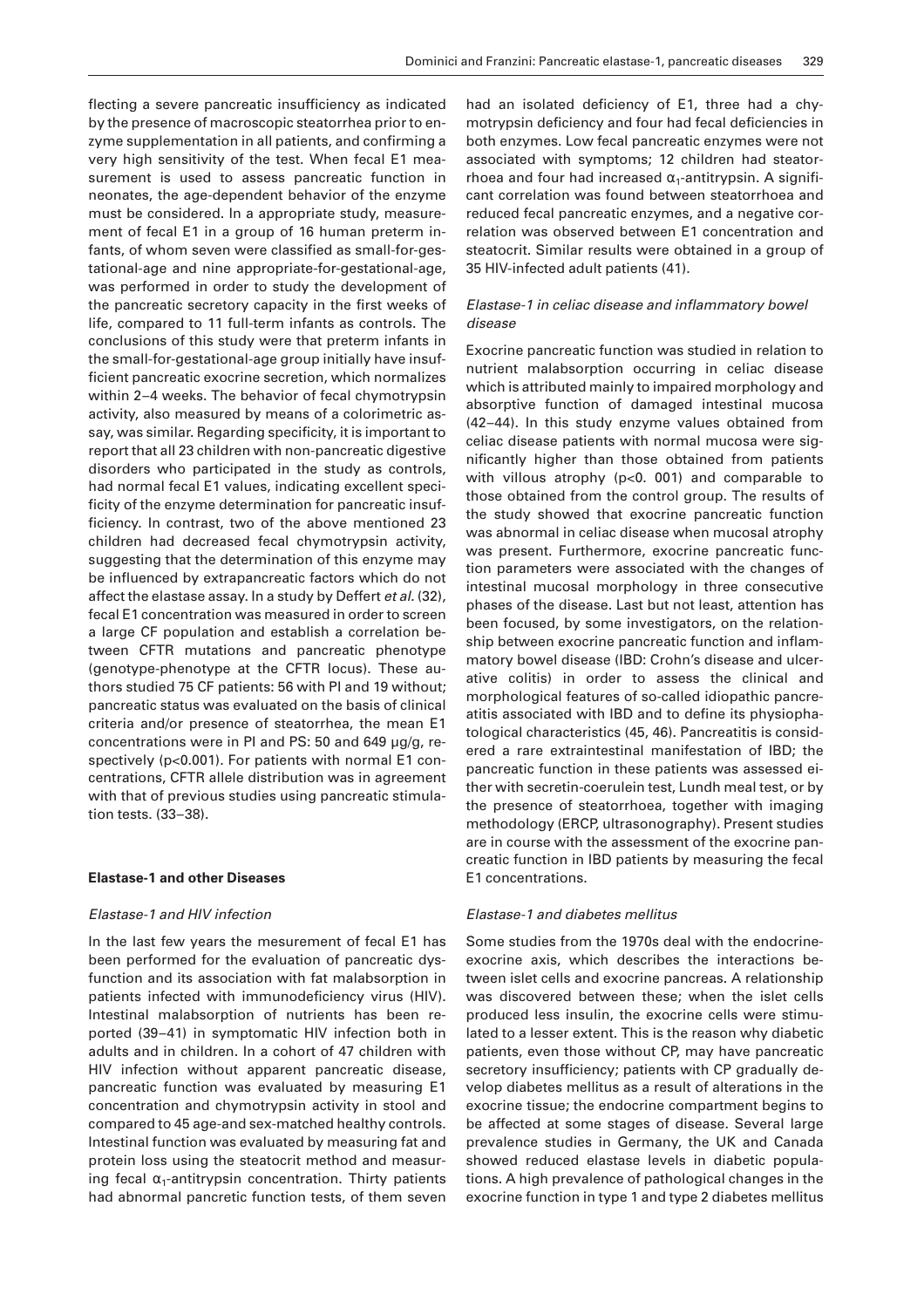was observed by the measurement of fecal E1 concentration. This confirmed similar data obtained in previous studies, which used direct secretory tests and demonstrated an impairment of exocrine function in 43–80% of diabetic patients. In the study by Hardt and co-workers (47, 48), 114 diabetic patients (31 classified as type 1 and 83 as type 2) were studied and compared with 105 healthy controls. E1 concentration was normal (>200 µg/g) in 82% of controls, and in 43% of type 1 and 65% of type 2 diabetic patients. It was reduced (<200 µg/g) in 13% of controls, and in 27% of type 1 and 18% of type 2 diabetic patients. The concentration was markedly reduced  $\langle$ <100  $\mu$ g/g) in 4.8% of controls, and in 30% of type 1 and 17% of type 2 diabetic patients. E1 concentrations were found reduced in 57% of patients with type 1 diabetes, in 35% of patients with type 2 diabetes and in 18% of controls. The differences between controls and type 1 diabetic patients (p<0.01), and between controls and type 2 diabetic patients were statistically significant (p<0.05). E1 activity seemed not to be affected by diabetes duration or by alcohol consumption. The mode of diabetes therapy also had no influence on exocrine pancreatic function tests. In diabetic patients pancreas was smaller than in healthy controls, mainly due to involution of exocrine parenchyma. Changes in exocrine tissue seemed to be more pronounced in type 1 diabetes, and they correlated inversely with C-peptide concentration in type 2 diabetes. It was shown that about 50% of diabetic patients had pancreatic fibrosis, and pathological observations in exocrine tissue were twice as frequent as in controls (49–55).

#### *Elastase-1 and osteoporosis*

Vitamin D deficiency is common in the elderly. The level of 25-hydroxyvitamin D 25(OH) $D_3$  declines with aging, due to lesser exposure to sunshine and decreased production in the aging skin (56). Nutrition does not compensate for this. However, intestinal disorders and exocrine pancreatic insufficiency could be responsible for worsening of the vitamin D supply. In a recent study, the measurement of concentration of pancreatic E1 in stool, as a marker of the vitamin D status, was evaluated in a group of 167 elderly postmenopausal women with X-ray-documented fractures. In 34% (57 subjects), stool E1 values were <200 µg/g (below the normal range), and the median levels of serum  $25(OH)D<sub>3</sub>$  were significantly lower in subjects with decreased stool E1 content (p<0.01) compared to those with a pancreatic exocrine marker within the normal range. There was a statistically significant correlation between pancreatic E1 in stool and the  $25(OH)D<sub>3</sub>$  levels in serum. Since the pancreatic enzymes are involved in digestion and absorption of important nutrients, reduced exocrine function could be an important risk factor for the fractures of hip and vertebral bodies.

In the evaluation of nutritional status the simple estimation of BMI is a poor indicator of this state, as even though BMI was in the normal range, a significant loss

of body mass and fat mass, especially in subjects with steatorrhea, was observed.

#### **Conclusion**

In conclusion, the simple performance, the noninvasiveness, and the diagnostic efficiency of the fecal immunoreactive elastase-1 assay make it a satisfactory pancreatic function test for screening of pancreatic insufficiency. Furthermore, this test appears to be useful not only in adults, but also in children, to screen and follow-up the residual exocrine pancreatic function after the diagnosis of cystic fibrosis. Similarly to all pancreatic function tests, the assay for determination of elastase-1 in stool is no able to differentiate between pancreatic insufficiency due to chronic pancreatitis and that due to pancreatic cancer.

## **References**

- 1. Feinstein G, Hofstein R, Koifmann J, Sokolowsky M. Human pancreatic proteolytic enzymes and protein inhibitors. Eur J Biochem 1974; 43:569–81.
- 2. Largmann C, Brodrick JW, Geokas MC. Purification and characterization of two human pancreatic elastases. Biochemistry 1976; 15:2491–500.
- 3. Mallory PA, Travis A. Human pancreatic enzymes: purification and characterization of a nonelastolytic enzyme. J Biochem 1975; 14:722–30.
- 4. Balo J, Banga J. The elastolytic activity of pancreatic extracts. Biochem J 1950; 46:384–7.
- 5. Sziegoleit A. A novel proteinase from human pancreas. Biochem J 1984; 219:735.
- 6. Sziegoleit A, Linder D. Studies on the sterol-binding capacity of human pancreatic elastase. Gastroenterology 1991; 100:768.
- 7. Stein J, Jung M, Sziegoleit A, Zeuzem, Caspary WF, Lembcke B. Immunoreactive elastase-1: clinical evaluation of a new noninvasive test of pancreatic function. Clin Chem  $1996: 42:222-6$
- 8. Sziegoleit A, Krause E, Klor HU, Kanacher L, Linder D. Elastase and chymotrypsyn B in pancreatic juice and feces. Clin Biochem 1989; 22:85.
- 9. Sarner M, Cotton PB. Classification of pancreatitis. Gut 1984; 25:756–9.
- 10. Lankisch PG. Function test in the diagnosis of chronic pancreatitis. Int J Pancreatol 1993; 14:9–20.
- 11. Buchler M, Malfertheiner P, Uhl W, Beger HG. Diagnostic and prognostic value of serum elastase-1 in acute pancreatitis. Klin Wochenschr 1986; 64:1186–91.
- 12. Lankisch PG. Exocrine pancreatic function tests. Gut 1982; 23:777–98.
- 13. Loser C, Mollgaard A, Folsch UR. Faecal elastase-1: a novel, highly sensitive, and specific tubeless pancreatic function test. Gut 1996; 39:580.
- 14. Hamwi A, Veitl M, Maenner G, Vogelsang H, Szekeres T. Pancreatic elastase 1 in stool: variations within one stool passage and individual changes from day to day. Wien Klin Wochenschr 2000; 112/1:32–5.
- 15. Glasbrenner B, Beckh KH, Adler G. Comparison of fecal elastase-1 with other indirect pancreatic function test. Digestion 1994; 55:307–8.
- 16. Amann ST, Bishop M, Toskes PP. Faecal elastase-1: is it the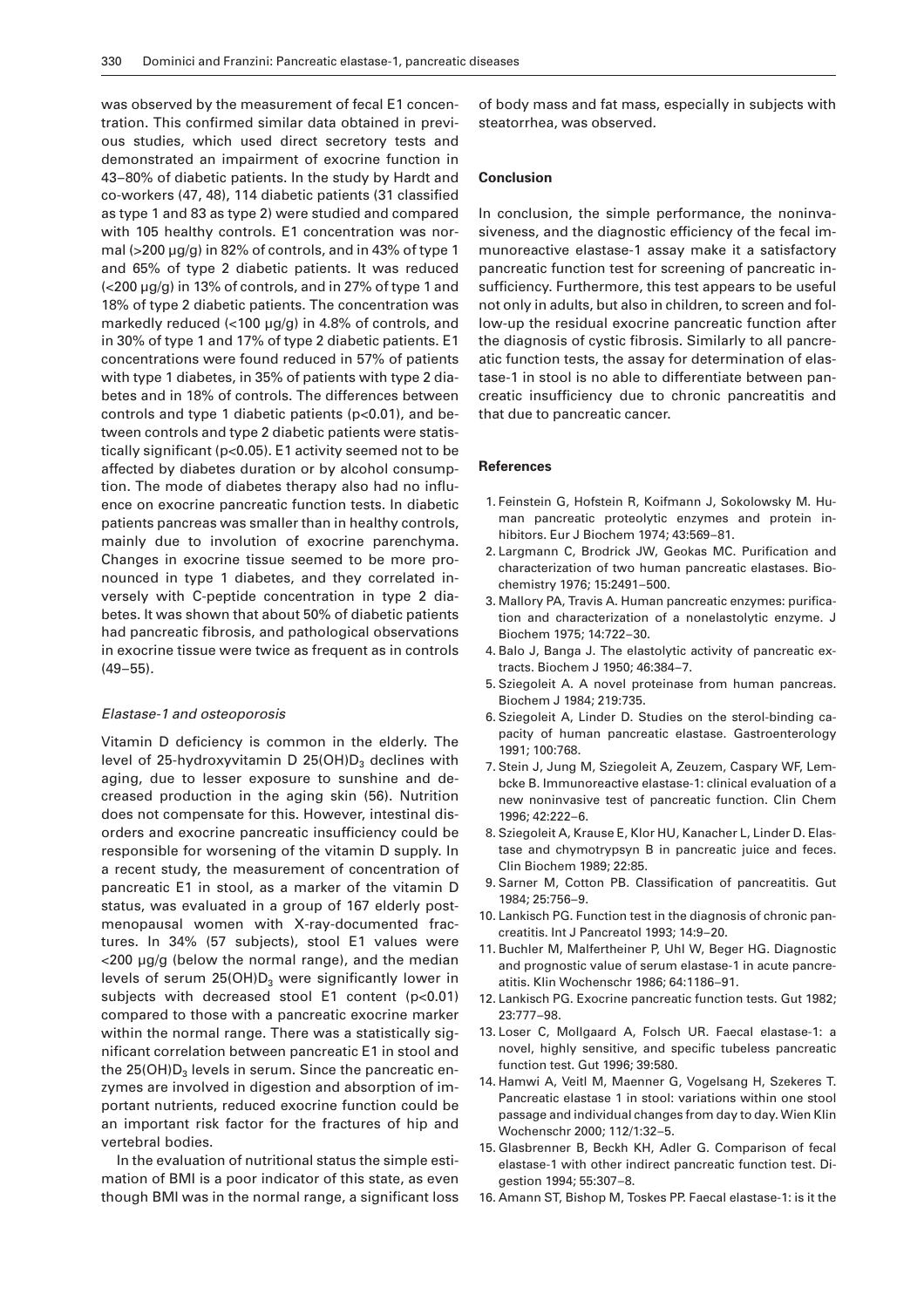test we have been looking for? [abstract] Gastroenterology 1995; 108:A341.

- 17. Munoz JED, Hieronymus C, Sauerbruch T, Malfertheiner P. Fecal elastase test: evaluation of a new noninvasive pancreatic function test. Am J Gastroenterol 1995; 90:1834.
- 18. Niederau C, Grendell JH. Diagnosis of chronic pancreatitis. Gastroenterology 1985; 88:1973–95.
- 19. Loser C, Brauer C, Aygen S, Hennemann O, Folsch UR. Comparative clinical evaluation of the 13C-mixed triglyceride breath test as an indirect pancreatic function test. Scand J Gastroenterol 1998; 33:327–34.
- 20. Malfertheiner P, Buchler M, Stanescu A, Uhl W, Ditschuneit H. Serum elastase-1 in inflammatory pancreatic and gastrointestinal diseases and in renal insufficiency. A comparison with other serum pancreatic enzymes. Int J Pancreatol 1987; 2:159–70.
- 21. Katschinski M, Schirra J, Bross A, Arnold R, Goke B. Patterns of duodenal secretion and fecal excretion of pancreatic elastase-1 in healthy humans and patients with exocrine pancreatic insufficiency. Digestion 1994; 55:307–8.
- 22. Katschinski M, Schirra J, Bross A, Goke B, Arnold R. Duodenal secretion and fecal excretion of pancreatic elastase-1 in healthy humans and patients with chronic pancreatitis. Pancreas 1997; 15 2:191–200.
- 23. Axon ATR, Classen M, Cotton PB, Cremer M, Freeny PC, Lees WR. Pancreatography in chronic pancreatitis: international definitions. Gut 1984; 25:1107–12.
- 24. Glasbrenner B, Schon A, Klatt ST, Beckh K, Adler G. Clinical evaluation of fecal elastase test in the diagnosis and staging of chronic pancreatitis. Eur J Gastroenterol Hepatol 1996; 8:1117–20.
- 25. Gullo L, Ventrucci M, Tomassetti P, Mioliori M, Pezzilli R. Fecal elastase-1 determination in chronic pancreatitis. Digest Dis Sci 1998; 1:210–3.
- 26. Pezzilli R, Talamini G, Gullo L. Behavior of serum pancreatic enzymes in chronic pancreatitis. Digest Liver Dis 2000; 32:233–7.
- 27. Melzi D'Eril GV, Finazzi S, Cattozzo G, Salvatore S, Scotta MS. Foecal elastase test in children with acute enteritis. Med Lab 1999; 7:435.
- 28. Terbrack HG, Gurtler KH, Klor HU, Lindemann H. Human pancreatic elastase-1 concentration in faeces of healthy children and children with cystic fibrosis. Gut 1995; (37 Suppl 2A) 253.
- 29. Philips J, Rowe DJ, Dewar P, Connett GJ. Faecal elastase-1: a marker of exocrine pancreatic insufficiency in cystic fibrosis. Ann Clin Biochem 1999; 36:739–42.
- 30. Wallis C, Leung T, Cubitt D, Reynolds A. Stool elastase as a diagnostic test for pancreatic function in children with cystic fibrosis. Lancet [research letter] 1997; 350:1001.
- 31. Gullo L, Graziano L, Babbini S, Battistini A, Lazzari R, Pezzilli R. Faecal elastase-1 in children with cystic fibrosis. Eur J Pediatr 1997; 156:770–2.
- 32. Deffert C, Girardet JP, Hubert D, Pressac M. Faecal elastase: a new "gold standard" to correlate exocrine pancreatic function to the cystic fibrosis genotype? [abstract] Clin Chem Lab Med 2001; 39:S207.
- 33. Soldan W, Henker J, Sprossig C. Sensitivity and specificity of quantitative determination of pancreatic elastase 1 in feces of children. J Ped Gastroenterol Nutrition 1997; 24:53–5.
- 34. Cade A, Walters MP, Mcginley N, Firth J, Brownlee KG, Conway SP, *et al.* Evaluation of fecal pancreatic elastase-1 as a measure of pancreatic exocrine function in children with cystic fibrosis. Ped Pulmonol 2000; 29:172–6.
- 35. Figarella C, Carrere J. The evolution of pancreatic disease

in cystic fibrosis. In: Dodge A, Brock DJH, Widdicombe JH, editor. Cystic fibrosis – current topics, Vol. 2. New York: Wiley and Sons, 1994; 2:255–75.

- 36. Henker J, Soldan W, Sprossig C. Sensitivity and specificity of fecal elastase-1 in children: comparison with the secretin-pancreozymin test. Israel J Med Sci 1996; 32:Suppl 241:8–12.
- 37. Walkowiak J, Cichy WK, Herzig KH. Comparison of fecal elastase-1 determination with the secretin-cholecystokinin test in patients with cystic fibrosis. Scand J Gastronterol 1999; 34:202–7.
- 38. Fowler M. Faecal elastase-1: a suitable test for the investigation of pancreatic insufficiency in children? [newsletter] Inter Assoc Ped Lab Med, 1998.
- 39. Bricaire F, Marche C, Zoubi D, Saimot AG, Regnier B. HIV and the pancreas. Lancet 1988; 65:6.
- 40. Kahn E, Anderson VM, Greco MA, Magid M. Pancreatic disorders in pediatric acquired immune deficiency syndrome. Hum Pathol 1995; 26:765–70.
- 41. Carroccio A, Fontana M, Spagnuolo MI, Zuin G, Montalto G, Canani RB, *et al.* A. Pancreatic dysfunction and its association with fat malabsorption in HIV infected children. Gut 1998; 43:558–63.
- 42. Arvanitakis SN, Karagiozoglou-Laboudes T, Aggouridaki C, Malaka-Lambrellis E, Galli-Tsinopoulou A, Xefteri M. Influence of jejunal morphology changes on exocrine pancreatic function in coeliac disease. J Ped Gastroenterol Nutrition 1999; 29:81–5.
- 43. Gomez J, Moran CE, Maurino EC, Baj JC. Exocrine pancreatic insufficiency in coeliac disease. Gastroenterology 1998; 114:621–3.
- 44. Carroccio A, Iacono G, Ippolito S, Verghi F, Cavataio F, Soresi M, *et al.* Usefulness of fecal elastase-1 assay in monitoring pancreatic function in childhood coeliac disease. Ital J Gastroenterol Hepatol 1998; 30:500–4.
- 45. Barthet M, Hastier P, Bernard JP, Bordes G, Frederick J, Allio S, *et al.* Chronic pancreatitis and inflammatory bowel disease: true or coincidental association? Am J Gastroenterol 1999; 94:2141–8.
- 46. Hegnhoj J, Hansen CP, Rannen T, Sobirk H, Andersen Bjerglund L, Andersen JR, *et al.* Pancreatic function in Crohn's disease. Gut 1990; 31:1076–9.
- 47. Hardt PD, Krauss A, Bretz L, Porsch-Ozcurumez M, Schnell-Kretschmer H, Maser E, *et al.* Pancreatic exocrine function in patients with type 1 and type 2 diabetes mellitus. Acta Diabetol 2000; 37:105–10.
- 48. Hardt PD, Klor HU. Diabetes mellitus and exocrine pancreatic disease. In: Johnson CD, Imrie CW, editors. Pancreatic disease. Toward the year 2000. Heidelberg: Springer Verlag, 1998:235–41.
- 49. Pollard H, Miller L, Brewer W. External secretion of the pancreas and diabetes (study of secretin test). Am J Dig Dis  $1943 \cdot 10 \cdot 20$ .
- 50. Lankisch PG, Manthey G, Otto J, Talaulicar M, Willms B, Creutzfeldt W. Exocrine pancreatic function in insulindependent diabetes mellitus. Digestion 1982; 25:210–6.
- 51. Nakanishi K, Kobayashi T, Miyashita H, Okubo M, Sugimoto T, Murase T, *et al.* Exocrine pancreatic ductograms in insulin-dependent diabetes mellitus. Am J Gastroenterol 1994; 89:762-6.
- 52. Silva ME, Vezozzo DP, Ursich MJ, Rocha DM, Cerri GG, Wajchenberg BL. Ultrasonographic abnormalities of the pancreas in IDDM and NIDDM patients. Diabetes Care 1993; 16:1296–7.
- 53. Bruna J, Brunova J. Detection of changes using computer tomography in newly diagnosed type 2 diabetes. Cesk Radiol 1989; 43:173–7.